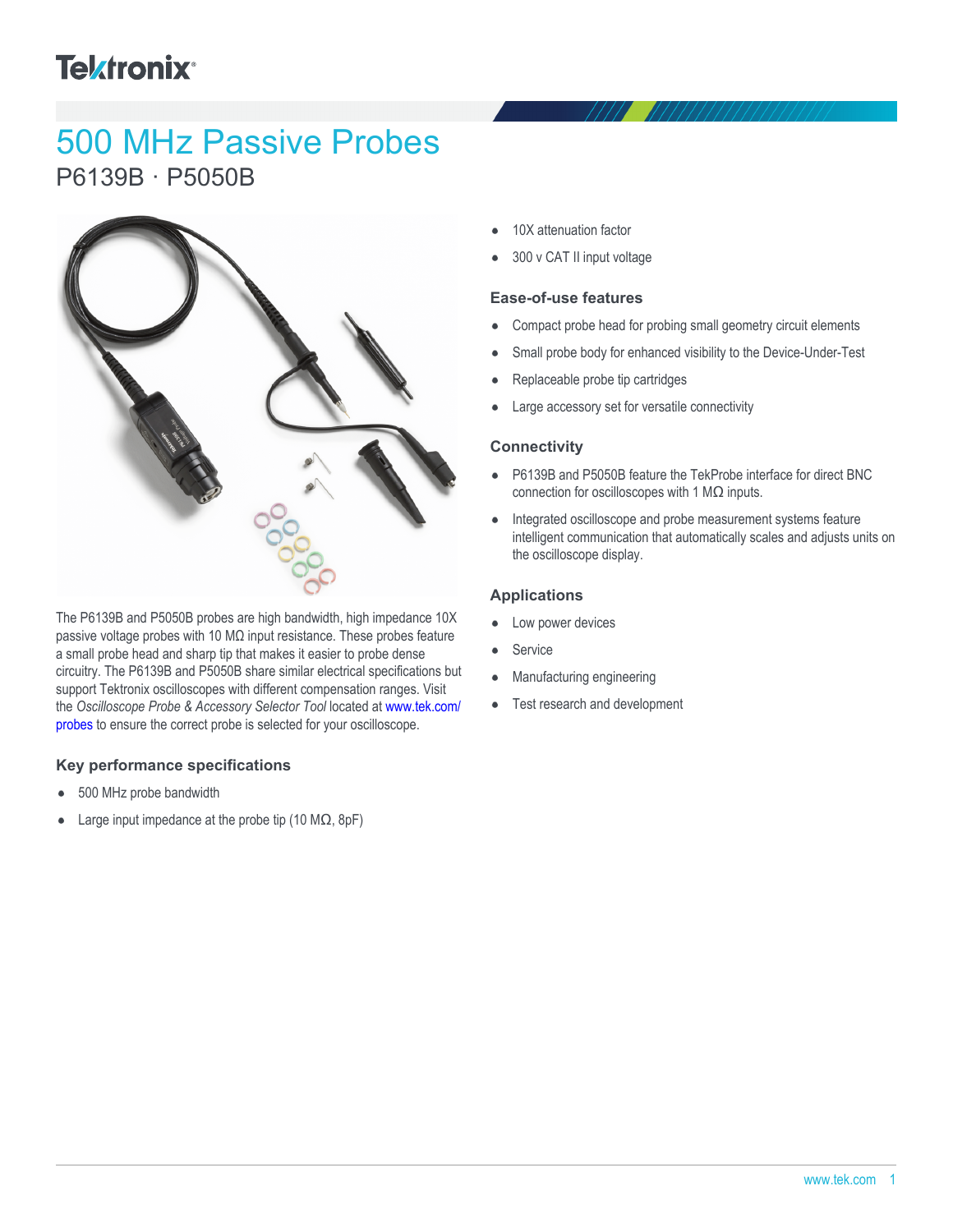## **Specifications**

All specifications are guaranteed unless noted otherwise. All specifications apply to all models unless noted otherwise.

#### **Model overview**

|                                  | P6139B               | P5050B                |
|----------------------------------|----------------------|-----------------------|
| Attenuation                      | 10 <sub>X</sub>      | 10X                   |
| Dynamic range                    | 300 V CAT II         | 300 V CAT II          |
| Bandwidth                        | 500 MHz              | 500 MHz               |
| Input impedance at the probe tip | 10 M $\Omega$ , 8 pF | 10 M $\Omega$ , 11 pF |
| Compensation range               | $8$ pF to 18 pF      | 16 pF to 22 pF        |
| Cable length                     | 1.3 <sub>m</sub>     | 1.3 <sub>m</sub>      |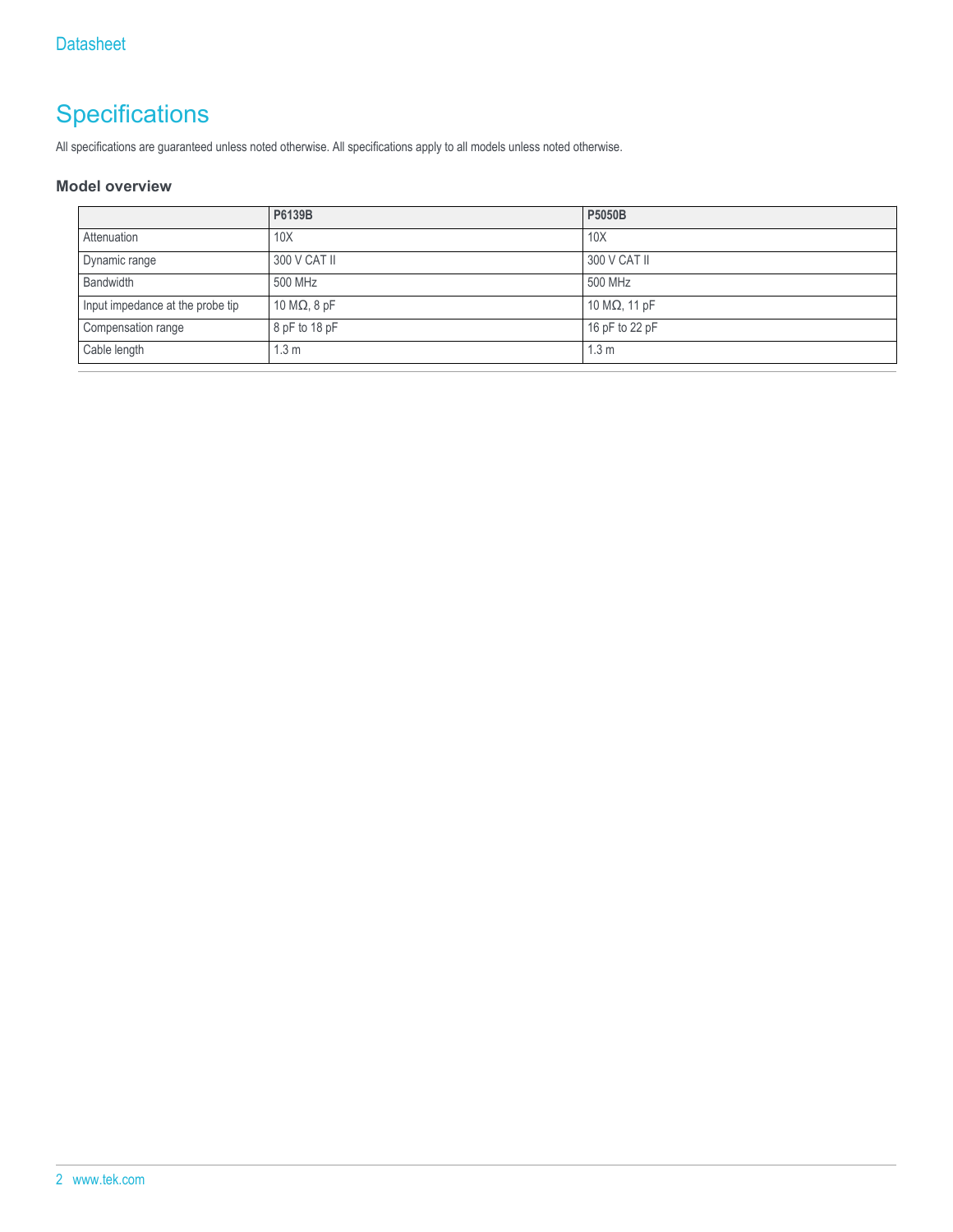## Ordering information

### **Models**

| P6139B        | 500 MHz general purpose passive probe with TekProbe I interface |
|---------------|-----------------------------------------------------------------|
| <b>P5050B</b> | 500 MHz general purpose passive probe with TekProbe I interface |

### **Standard accessories**

| <b>Description</b>                  | <b>Quantity included</b> | Reorder part number |
|-------------------------------------|--------------------------|---------------------|
| Long ground spring                  |                          | 016-2028-xx         |
| 6" alligator ground lead            |                          | 196-3521-xx         |
| Standard hook tip                   |                          | 013-0362-xx         |
| Universal IC cap, 3.8 mm            |                          | 013-0366-xx         |
| Marker band set, 2 each of 5 colors |                          | 016-0633-xx         |
| Adjustment tool                     |                          | 003-1433-xx         |
| Manual (English only)               |                          | 071-2710-xx         |

### **Recommended accessories**

| <b>Description</b>                               | <b>Quantity included</b> | Reorder part number |
|--------------------------------------------------|--------------------------|---------------------|
| Short ground spring                              | 2                        | 016-2034-xx         |
| 12" alligator ground lead                        |                          | 196-3512-xx         |
| 6" clip-on ground lead                           |                          | 196-3198-xx         |
| Micro hook tip                                   |                          | 013-0363-xx         |
| MicroCKT test tip                                |                          | 206-0569-xx         |
| 32AWG spool wire                                 |                          | 020-3045-xx         |
| BNC to probe tip adapter;<br>unterminated        |                          | 013-0367-xx         |
| PCB to probe tip adapter                         | 10                       | 016-2016-xx         |
| Compact probe tip chassis mount test   1<br>jack |                          | 131-8831-xx         |
| P6139B replacement tip                           |                          | 206-0635-xx         |
| P5050B replacement tip                           |                          | 206-0636-xx         |



Tektronix is registered to ISO 9001 and ISO 14001 by SRI Quality System Registrar.